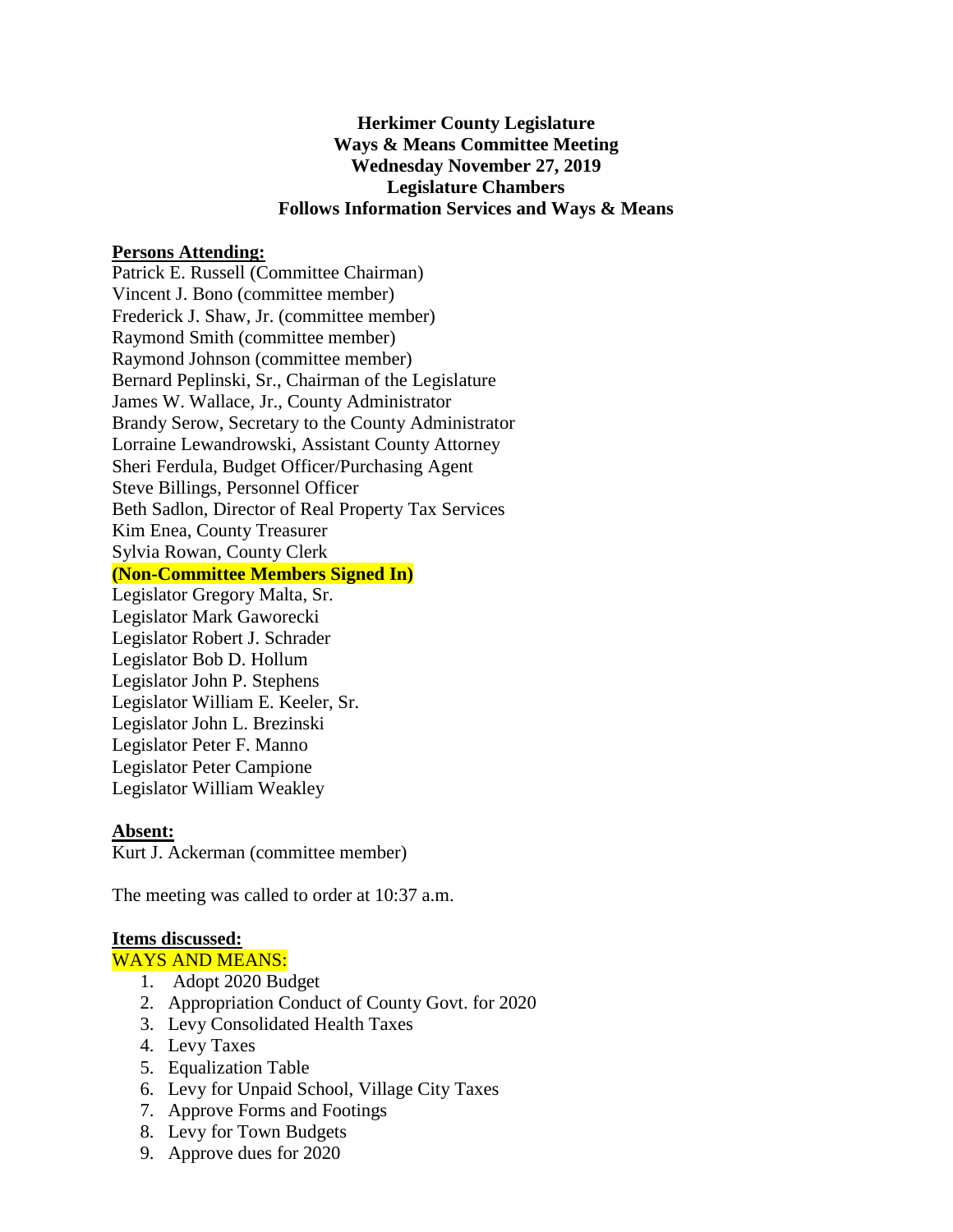- 10. Approve conferences for 2020
- 11. Contracts with Non-Profits for 2020
- 12. Contract with Adirondack Park Local Government Review Board
- 13. Contract with Mid-York Library
- 14. Approve Warrants
- 15. Approve transfer of funds in 2019 Budget
- 16. Close 3 Reserve accounts and transfer funds
- 17. Chairman's and Clerk's Certificate
- 18. Approve minutes for 2019
- 19. Amend Salary Schedule III in the County Clerk's Office
- 20. Other

## **Committee Vote Record:**

### WAYS & MEANS:

Item #1 – On motion of Mr. Shaw, seconded by Mr. Johnson, Item #1 was voted on, approved and moved for Resolution. Unanimous. Absent: 1.

Item #2 –On motion of Mr. Peplinski, seconded by Mr. Johnson, Item #2 was voted on, approved and moved for Resolution. Unanimous. Absent: 1.

Item #3 - On motion of Mr. Shaw, seconded by Mr. Peplinski, Item #3 was voted on, approved and moved for Resolution. Unanimous. Absent: 1.

Item #4 - On motion of Mr. Bono, seconded by Mr. Russell, Item #4 was voted on, approved and moved for Resolution. Unanimous. Absent: 1.

Item #5 - On motion of Mr. Peplinski, seconded by Mr. Bono, Item #5 was voted on, approved and moved for Resolution. Unanimous. Absent: 1.

Item #6 - On motion of Mr. Bono, seconded by Mr. Shaw, Item #6 was voted on, approved and moved for Resolution. Unanimous. Absent: 1.

Item #7 - On motion of Mr. Bono, seconded by Mr. Smith, Item #7 was voted on, approved and moved for Resolution. Unanimous. Absent: 1.

Item #8 - On motion of Mr. Peplinski, seconded by Mr. Shaw, Item #8 was voted on, approved and moved for Resolution. Unanimous. Absent: 1.

Item #9 - On motion of Mr. Smith, seconded by Mr. Peplinski, Item #9 was voted on, approved and moved for Resolution. Unanimous. Absent: 1.

Item #10 - On motion of Mr. Peplinski, seconded by Mr. Bono, Item #10 was voted on, approved and moved for Resolution. Unanimous. Absent: 1.

Item #11 - On motion of Mr. Peplinski, seconded by Mr. Johnson, Item #11 was voted on, approved and moved for Resolution. Unanimous. Absent: 1.

Item #12 - On motion of Mr. Russell, seconded by Mr. Shaw, Item #12 was voted on, approved and moved for Resolution. Unanimous. Absent: 1.